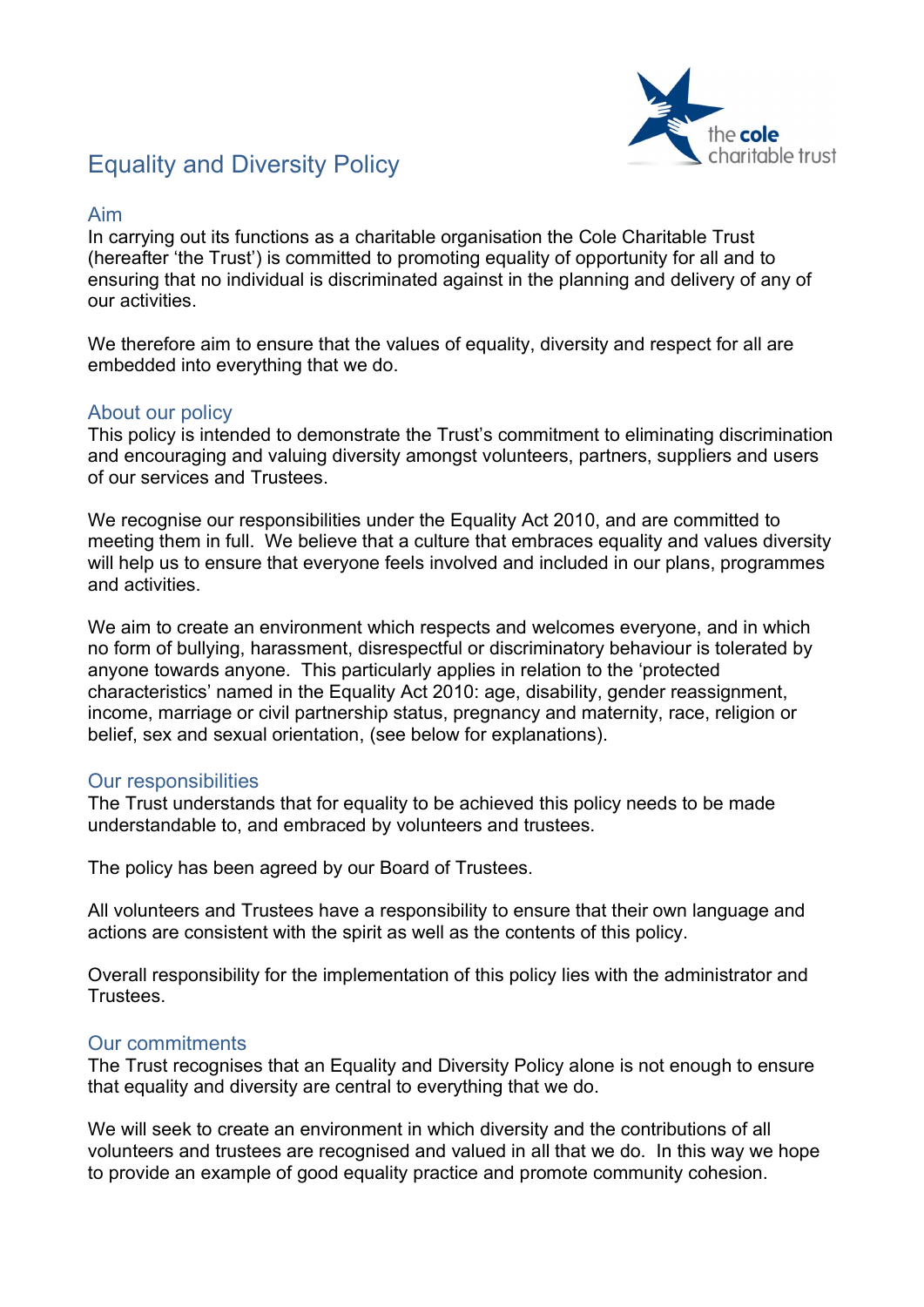In introducing this policy we recognise that many people are unfamiliar with the ways in which discrimination and disadvantage affect people's health, well-being and quality of life. We will therefore support people to develop equalities awareness and understanding.

To ensure that we are meeting the aims and the spirit of this policy we will:

- 1. Discuss and review how well we are implementing this policy, and (adjust our practices/develop an action plan) where necessary
- 2. Assess any significant new or revised policies and procedures for their impact on equality
- 3. Embed equality and diversity into our development plans
- 4. Ensure our employment practices and procedures are consistent with the aims of this policy.

### Review and Action

We recognise that it is important for us to regularly review this policy to ensure that it reflects up to date equality legislation and best practice.

A review of our Equality and Diversity Policy will be carried out on a bi-annual basis as a minimum and any necessary actions taken.

# Equality Act 2010 – Explanation of the Protected Characteristics Age:

An age group includes people of the same age and people of a particular range of ages. Where people fall in the same age group they share the protected characteristic of age. An age group would include "over fifties" or twenty-one year olds. A person aged twentyone does not share the same characteristic of age with "people in their forties". However, a person aged twenty-one and people in their forties can share the characteristic of being in the "under fifty" age range.

# Disability:

A person has a disability if they have a physical or mental impairment, and the impairment as a substantial and long-term adverse effect on their ability to carry out normal day-to-day activities.

This section replaces similar provisions in the Disability Discrimination Act 1995 and provisions in secondary legislation made under that Act.

### Gender reassignment:

A person has the protected characteristic of gender reassignment if the person is proposing to undergo, is undergoing or has undergone a process (or part of a process) for the purpose of reassigning the person's sex by changing physiological or other attributes of sex.

### Marriage and civil partnership:

A person has the protected characteristic of marriage and civil partnership if the person is married or is a civil partner. A person who is engaged to be married is not married and therefore does not have this protected characteristic. A divorcee or a person whose civil partnership has been dissolved is not married or in a civil partnership and therefore does not have this protected characteristic.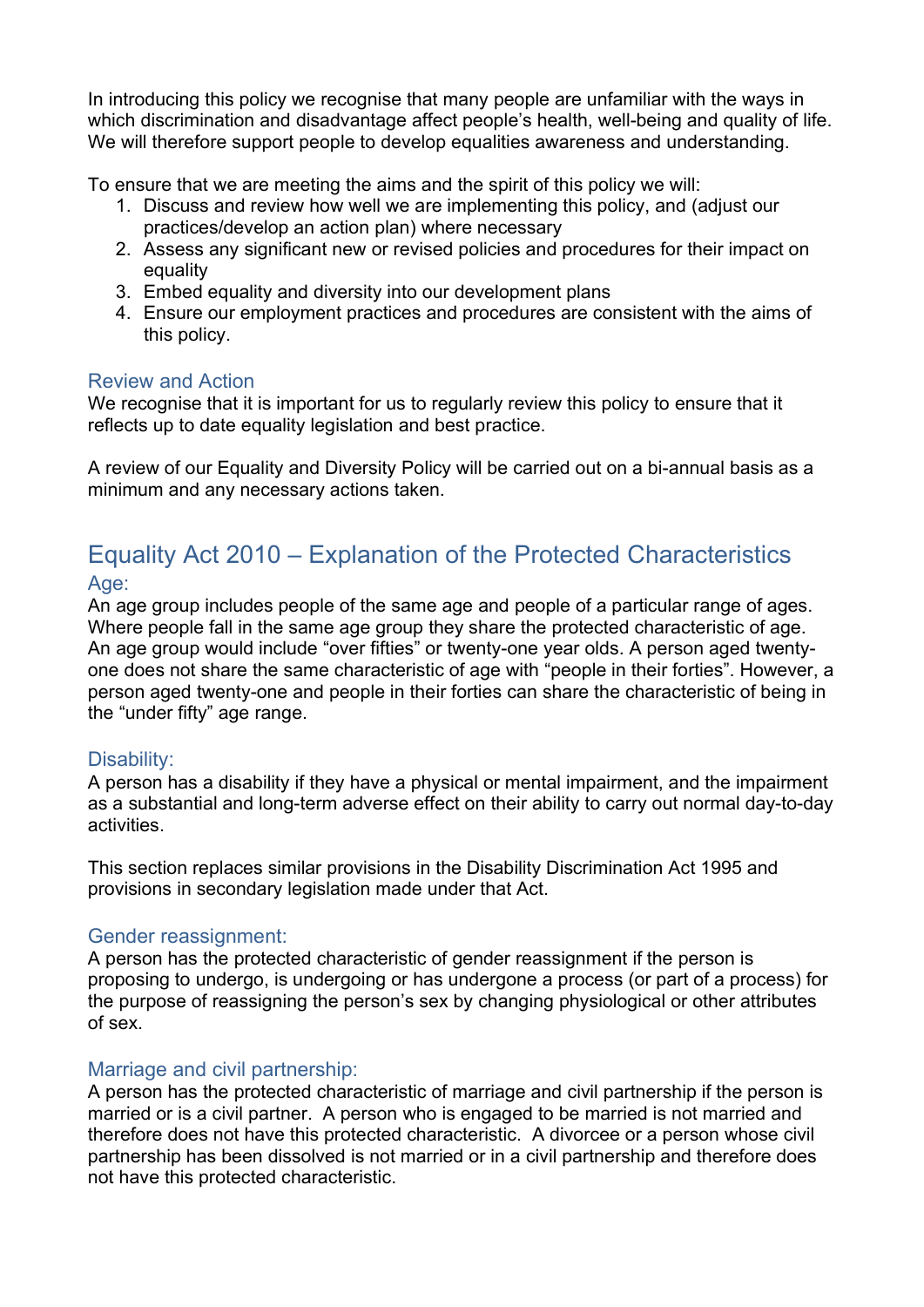# Race:

Race is defined as:

- a. Colour: includes being black or white.
- b. Nationality: includes being a British, Australian or Swiss citizen.
- c. Ethnic or national origins: include being from a Roma background or of Chinese heritage.

A racial group could be "black Britons" which would encompass those people who are both black and who are British citizens.

This section replaces similar provisions in the Race Relations Act 1976. However, the power to add caste to the definition of race is a new provision.

# Religion or belief:

Religion means any religion and a reference to religion includes a reference to a lack of religion. A religion must have a clear structure and belief system. Denominations or sects within a religion can be considered to be a religion or belief, such as Protestants and Catholics within Christianity.

A belief means any religious or philosophical belief and a reference to belief includes a reference to a lack of belief. A "philosophical belief" must:

- Be genuinely held:
- Be a belief and not an opinion or viewpoint based on the present state of information available;
- Be a weighty and substantial aspect of human life and behaviour;
- Attain a certain level of cogency, seriousness, cohesion and importance;
- Be worthy of respect in a democratic society, compatible with human dignity and not conflict with the fundamental rights of others.

Any cult involved in illegal activities is not covered. Beliefs such as humanism and atheism would be covered.

This section replaces similar provisions in the Employment Equality (Religion or Belief) Regulations 2003 and the Equality Act 2006.

# Sex:

Sex is a reference to:

- a. A person who has a particular protected characteristic is a reference to a man or to a woman;
- b. Persons who share a protected characteristic is a reference to persons of the same sex.

# Sexual orientation:

Sexual orientation is a person's sexual orientation towards:

- people of the same sex as him or her (in other words the person is a gay man or a lesbian)
- people of the opposite sex from him or her (the person is heterosexual)
- people of both sexes (the person is bisexual).